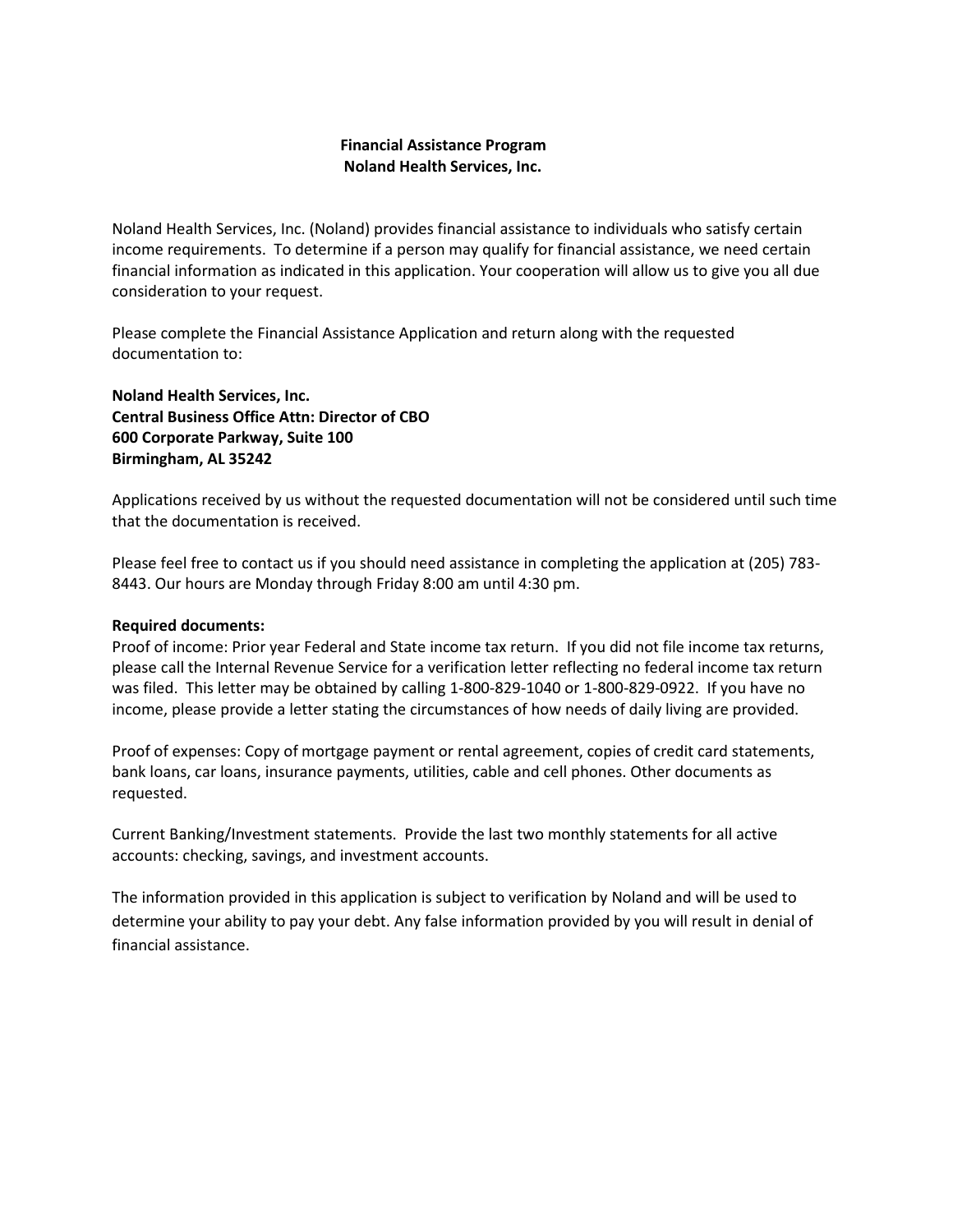# Noland Health Services

Financial Assistance Application

Applicant Name: Patient/Resident:

Patient/Resident/Applicant address:

| Patient/Resident/Applicant phone number:<br>Facility:                                                                                                                                                               | Date of Service:                                                       |  |  |
|---------------------------------------------------------------------------------------------------------------------------------------------------------------------------------------------------------------------|------------------------------------------------------------------------|--|--|
| Account $#$ :                                                                                                                                                                                                       | Amount of request:                                                     |  |  |
|                                                                                                                                                                                                                     |                                                                        |  |  |
| Number of residents in household (include all adults and dependents).                                                                                                                                               |                                                                        |  |  |
| <b>INCOME</b>                                                                                                                                                                                                       | <b>HOUSEHOLD SUPPORT</b>                                               |  |  |
| Gross salary/wages (patient/resident)                                                                                                                                                                               | Please list all benefits currently received from social and government |  |  |
| Gross salary/wages (other household)                                                                                                                                                                                | resources, such as Food Stamps, rent subsidy, Medicaid, utility        |  |  |
| Total Household Social Security Income                                                                                                                                                                              | assistance, daycare, etc. Please note each agency or source of         |  |  |
| Total Household Retirement/Pension Income                                                                                                                                                                           | support and the monthly amount of the support received.                |  |  |
| Total Household Self Employment Income                                                                                                                                                                              | Source<br>Amount                                                       |  |  |
| Total Household Dividend/Interest/Annuity Income                                                                                                                                                                    |                                                                        |  |  |
| Other Income - Define                                                                                                                                                                                               |                                                                        |  |  |
| Other Income - Define                                                                                                                                                                                               |                                                                        |  |  |
|                                                                                                                                                                                                                     |                                                                        |  |  |
| . Please provide a copy of the previous year income tax return to verify income.                                                                                                                                    |                                                                        |  |  |
| . If employed, please provide a copy of the most recent pay stub.                                                                                                                                                   |                                                                        |  |  |
| <b>EMPLOYMENT INFORMATION</b>                                                                                                                                                                                       |                                                                        |  |  |
| Please list the name and phone number of the employer for adult members of the household.                                                                                                                           |                                                                        |  |  |
|                                                                                                                                                                                                                     |                                                                        |  |  |
| Name:                                                                                                                                                                                                               | Name of Employer:                                                      |  |  |
| Address:                                                                                                                                                                                                            | <b>Phone Number:</b>                                                   |  |  |
| Name:                                                                                                                                                                                                               | Name of Employer:                                                      |  |  |
| Address:                                                                                                                                                                                                            | <b>Phone Number:</b>                                                   |  |  |
| If there is no current employment, please enter a brief statement of why.                                                                                                                                           |                                                                        |  |  |
|                                                                                                                                                                                                                     |                                                                        |  |  |
|                                                                                                                                                                                                                     |                                                                        |  |  |
|                                                                                                                                                                                                                     |                                                                        |  |  |
|                                                                                                                                                                                                                     |                                                                        |  |  |
|                                                                                                                                                                                                                     |                                                                        |  |  |
| <b>HOUSEHOLD ASSETS</b>                                                                                                                                                                                             |                                                                        |  |  |
|                                                                                                                                                                                                                     |                                                                        |  |  |
| Please list all houses, property, vehicles, boats, etc. and the approximate value. Also, please list all bank accounts, CDs, brokerage<br>accounts with current value, including life insurance policy cash values. |                                                                        |  |  |

 $\overline{a}$  . The contract of  $\overline{a}$